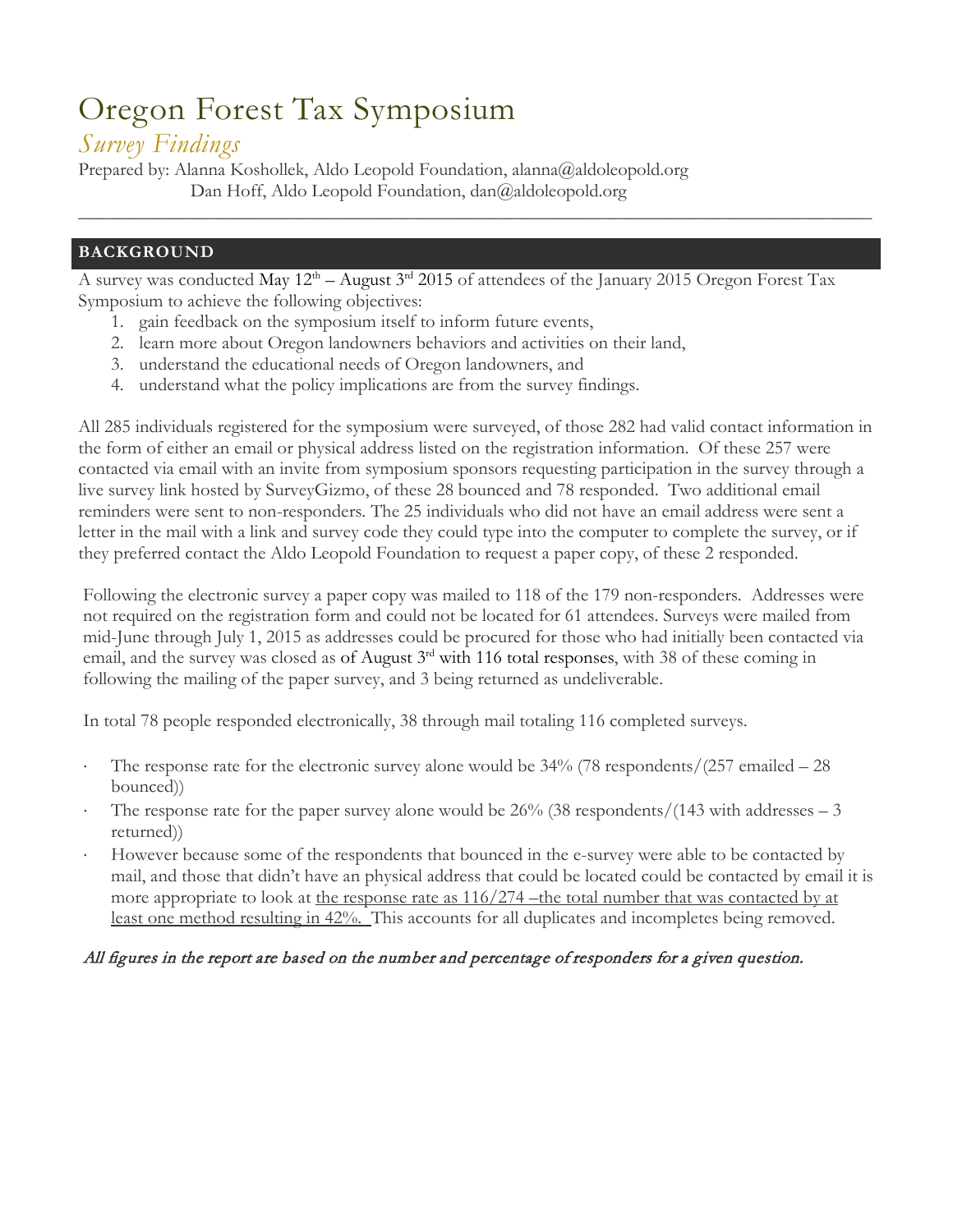### **FINDINGS**

### SYMPOSIUM FEEDBACK

#### *Who attended the symposium?*

96% of respondents ( $n=111$ ) attended 4% ( $n=5$ ) were not able to attend, of those who attended:

- **Gender:** 69% (n=72) were male 31% (n=32) female
- Age: Nearly 80% (n=82) were 55 years of age or older with 43% being 65 years of age or older.
- **Education:** 86% had a bachelor's degree or greater (n=90 of 105).
- **Participant Category:** Private landowners represented 82% of the respondents (n=89), conservation resource professionals represented just over 9% of the respondents, with tax and legal professionals, university faculty, and students also in attendance. In some cases the primary capacity in which a person attended was their professional capacity, yet they indicated in the comments that they also owned land, and in some cases responded to the landowner questions as well.
- **Learned about Symposium:** Almost half  $(54%)$  ( $n=107$ ) of the participants learned about the symposium from the Oregon Small Woodland Owners Association (OSWA) and/or a newsletter or mailing. The Northwest Magazine was also a popular source (22%), in addition about 10% heard about it through either an extension agent, the Oregon Department of forestry, or another "other" source. Some indicated more than one source.



### *How did participants identify themselves?*

**Figure 1: Self-Description. Participants described their level of self-identification with the indicated descriptive labels on a scale of not at all to thoroughly. This was transformed into a composite score for each category based on the number of individuals at each rating level.**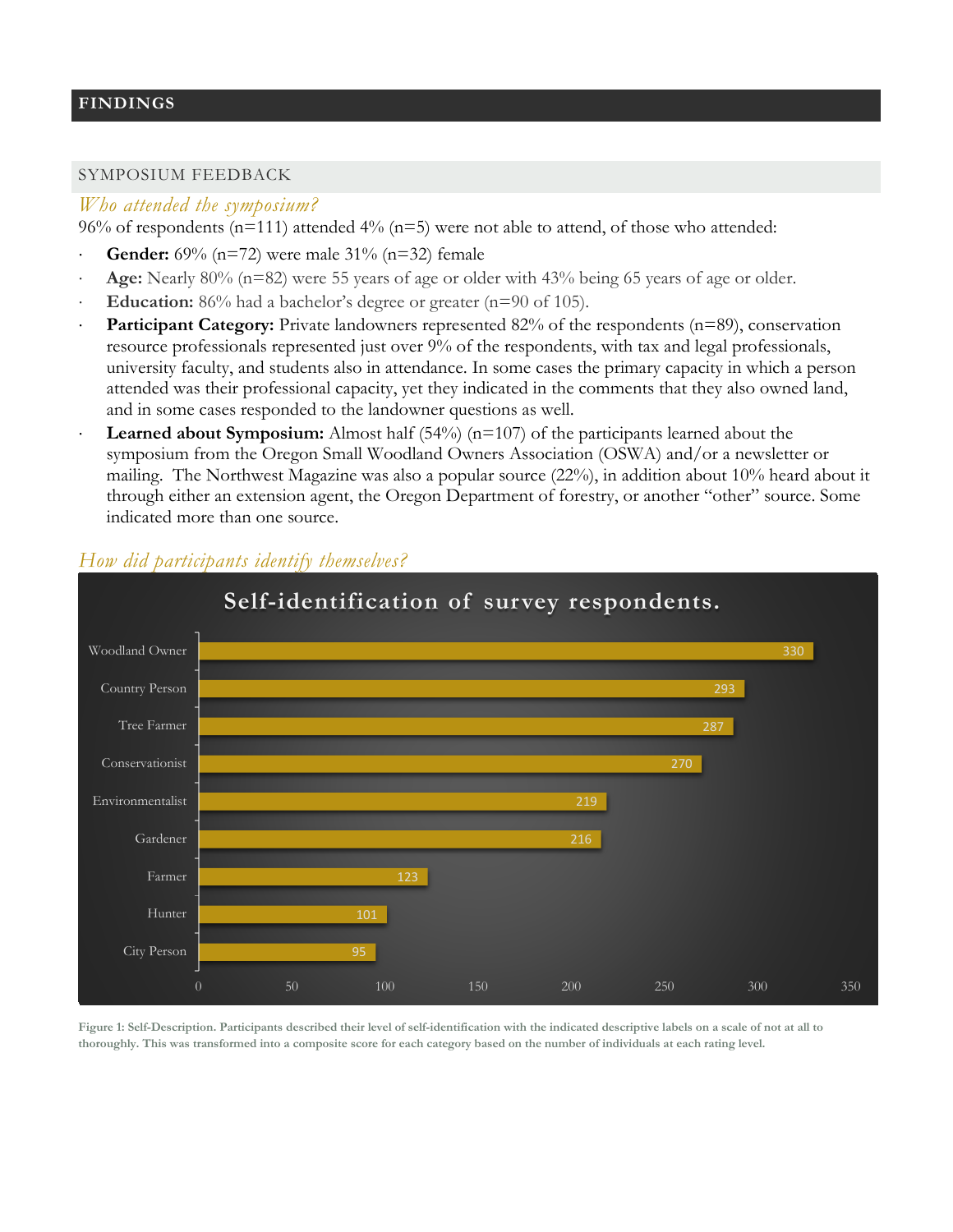### *Where did respondents spend time during their youth?*



**Figure 2: Developmental Experiences. Participants were asked to rate their level of time spent while growing up on a scale of none to most in each of the indicated categories. This was transformed into a composite score for each category based on the number of individuals at each rating level.**

# *How satisfied were attendees (i.e. accountants, attorneys, foresters, landowners, students) with the symposium?*

 $90\%$  (n=88) were pleased with the symposium with 33% satisfied and 56% very satisfied. Comments indicate many felt it was well organized and the information was helpful in making decisions. Additionally, the speakers addressed questions they had after the symposium. The comments below provide some insight into the reasons participants were satisfied.

*"Worth the time and cost -- please hold more symposia on differing forestland topics!!"*

*"Thank you very much for the tax symposium! I really appreciated learning more about the business side of our forest!"*

*"I thought the symposium was very good. I watched the videos of two of the talks I missed. I contacted Tamara Cushing by email after they symposium and she sent me information on income taxes. It was very helpful."*

*"This symposium was a well-organized and enjoyable affair. Many interesting topics that I was not able to attend all that I wanted to."*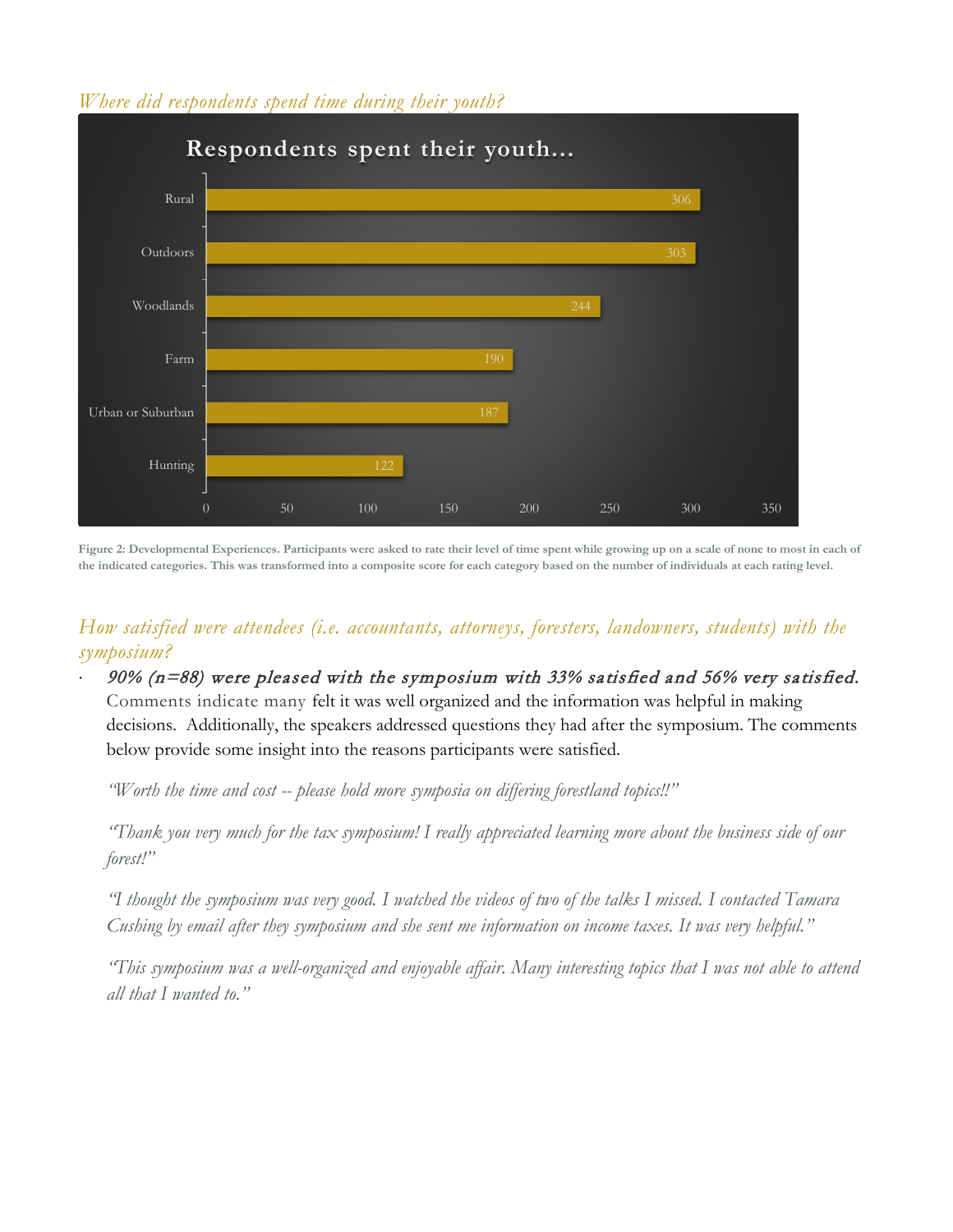# *What aspects of the program or logistics could be improved?*

About 10% were less than satisfied with 8% (n=8) indicating a neutral view and 2% (n=2) indicating a level of dissatisfaction with the symposium. Comments suggest that these individuals found the content to be a review of what they already knew or on the other hand there was too much information, and/or the format didn't allow for them to attend all the sessions they had hoped to given the concurrent schedule. One person was looking for specific resources to be shared at or following the event.

*"Information presented was pretty basic; beginner level."*

*"Lots of information."*

*"I wanted to attend a class but couldn't because two classes that I was interested in were going on at the same time."*

*"If I would have known the level the income tax portion was going to be presented at, I would have chosen a different segment to attend. So for me, the income tax portion was a waste of time. The estate tax portion was interesting, but not very organized. I think it was probably too complicated for most people and not applicable to most situations."*

*"Great symposium. I look forward to the next one. It would be helpful to access a list of CPAs and attorneys who specialize in timber and woodland issues."*

# *What aspects of the program were valuable and helpful to prepare landowners to take action (n=85)?*

- Handouts  $80%$  (n=68)
- Time for asking questions of presenters  $60\%$  (n=51)
- Discussion time with other participants  $53\%$  (n=45)
- Contacts with Forestry, Business, and Tax professionals  $44%$  (n=37)
- Online resources  $32\%$  (n=27)
- Videos of symposium talks  $26\%$  (n=22)
- Other  $6\%$  (n=5)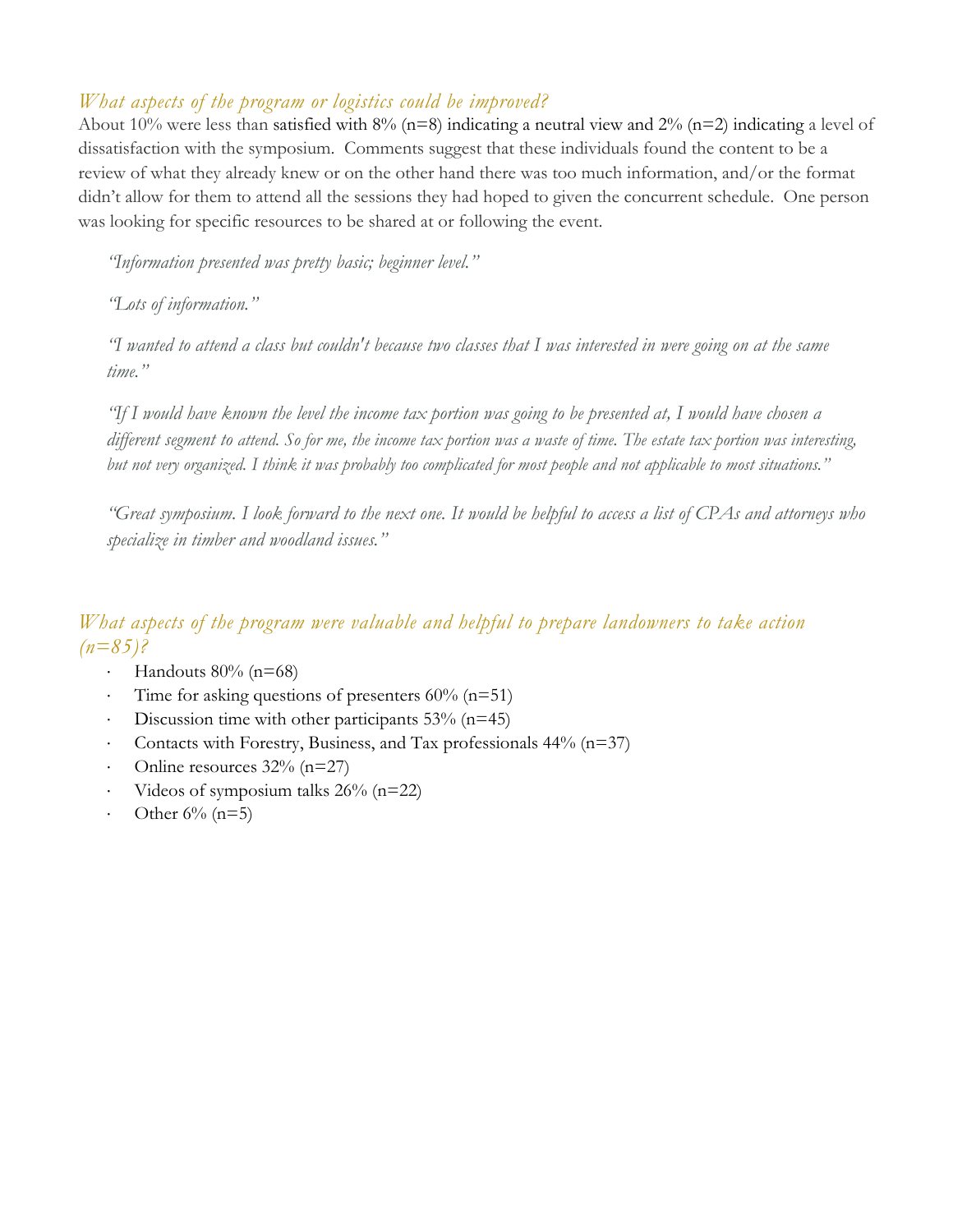### OREGON LANDOWNER ENGAGEMENT

# *What do we know about the owners that attended the symposium?\**

**Size of Holding:\*** The average land holding was just over 1600 woodland acres and the median holding size was 125 acre.







**Figures 3 & 4: Size of woodland holdings. Landowners who attended the symposium own land in the indicated distribution (left). This differs from a similar graph depicting land holding patterns identified by the Tools for Engaging Landowners Effectively, data from National Woodland Owner Survey Oregon profile (right).\***

**Table 1: Acreage distribution. Landowners indicated how much land they own and how many wooded acres they own. This was broken up by size class.\***

| <b>Acres of Woodland Range</b> | Number of parcels | <b>Number of Acres</b> | $\%$ of owners | $%$ of land |
|--------------------------------|-------------------|------------------------|----------------|-------------|
| $0-19$                         | ⇁                 | 98                     | 10%            | $1\%$       |
| $20-49$                        | 16                | 502                    | 24%            | $5\%$       |
| 50-99                          | $\Omega$          | 655                    | 13%            | $6\%$       |
| 100-199                        | 18                | 2372                   | $27\%$         | 23%         |
| 200-499                        | 12                | 3515                   | 18%            | 34%         |
| 500-999                        | 5                 | 3267                   | $7\%$          | 31%         |
| Total                          | 67                | 10409                  |                |             |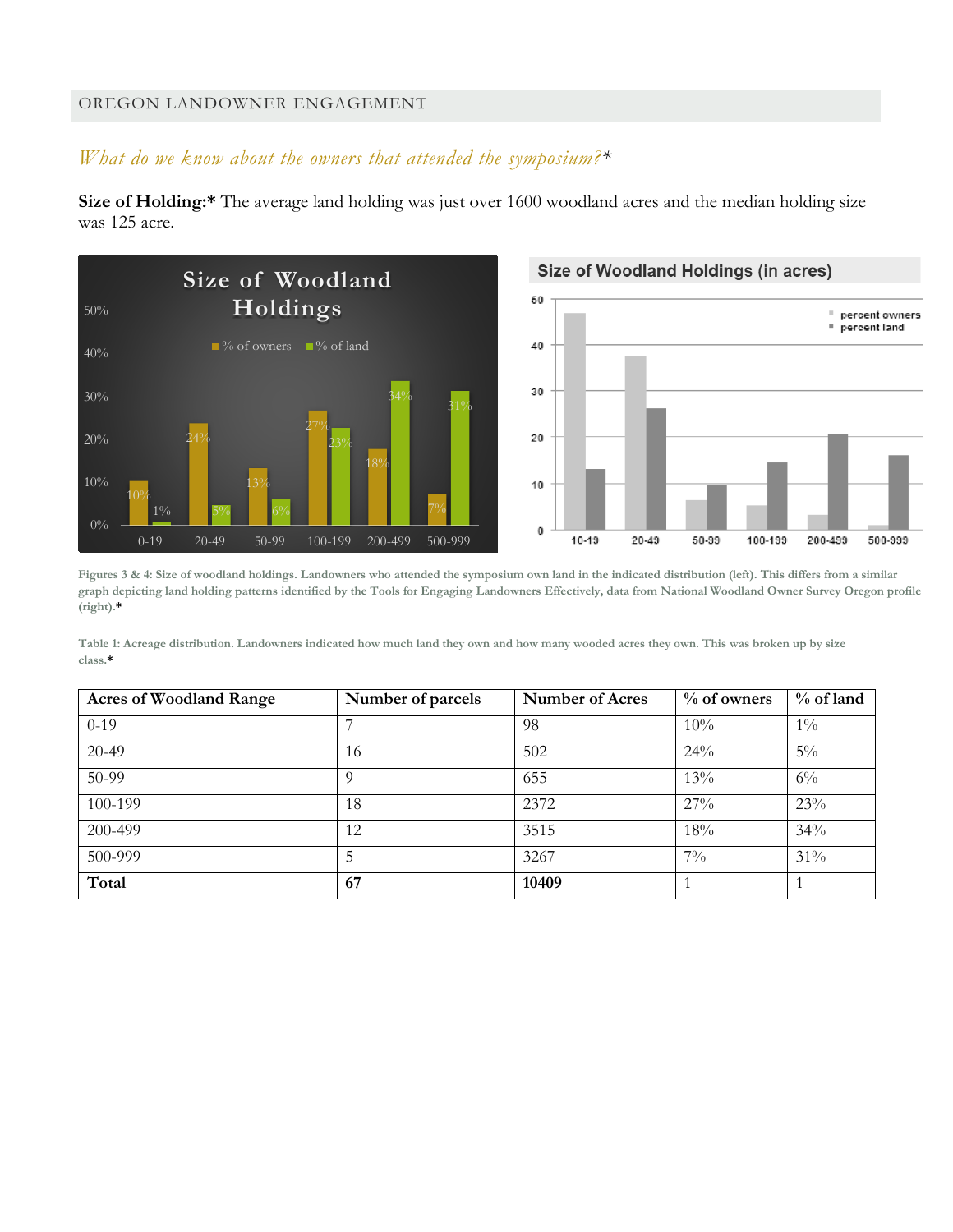**Tenure:\*** Respondents averaged 28.2 years of ownership with a median of 23 years. Answers ranged from 3 to 136 years which included two parcels that indicated the land had been in their family for generations. These two parcels increased the average years owned by 2.6

| Table 2: Years of Ownership.* |  |  |
|-------------------------------|--|--|
|-------------------------------|--|--|

|                           | Average | Median | Mode   |
|---------------------------|---------|--------|--------|
| % Land Ownership Woodland | 85%     | $91\%$ | $91\%$ |
| <b>Total Acres</b>        | 1622.3  | 125    | 125    |
| Wooded Acres              | 1536.7  | 100    | 100    |
| <b>Years Owned</b>        | 28.2    | 23     |        |

**Distance from property:**  $42\%$  (n= 89) of respondents live on or beside their woodlands and the other 58% are absentee with 26% living 50 or more miles away, 26% living 11-50 miles from their woodlands, with only 7% live 10 or fewer miles away but not on or beside their woodlands.

**Cabin or home:** of the 58% of respondents that are absentee, 25% indicated having a second home or cabin on or beside their wooded property.

**Frequency of time spent there:** At the time of the survey almost half (49%) of respondents indicated that they had spent time in their woodlands in the last week, while another third (33%) indicated having spent time there in the last month. 17% of respondents indicated spending time in their woodlands every few months or once or twice a year and only 1% indicated not having spent any time in their woodlands in the last year.

**\***Since each participant was asked to complete the survey, duplicates resulted from partners filling out two copies. We sorted out these duplicates and calculated statistics with the cleaned data for the items marked with an asterisk. Duplicates were identified by matching year of purchase and acreage. This helps determine a more accurate representation of acre and number of properties represented at the symposium.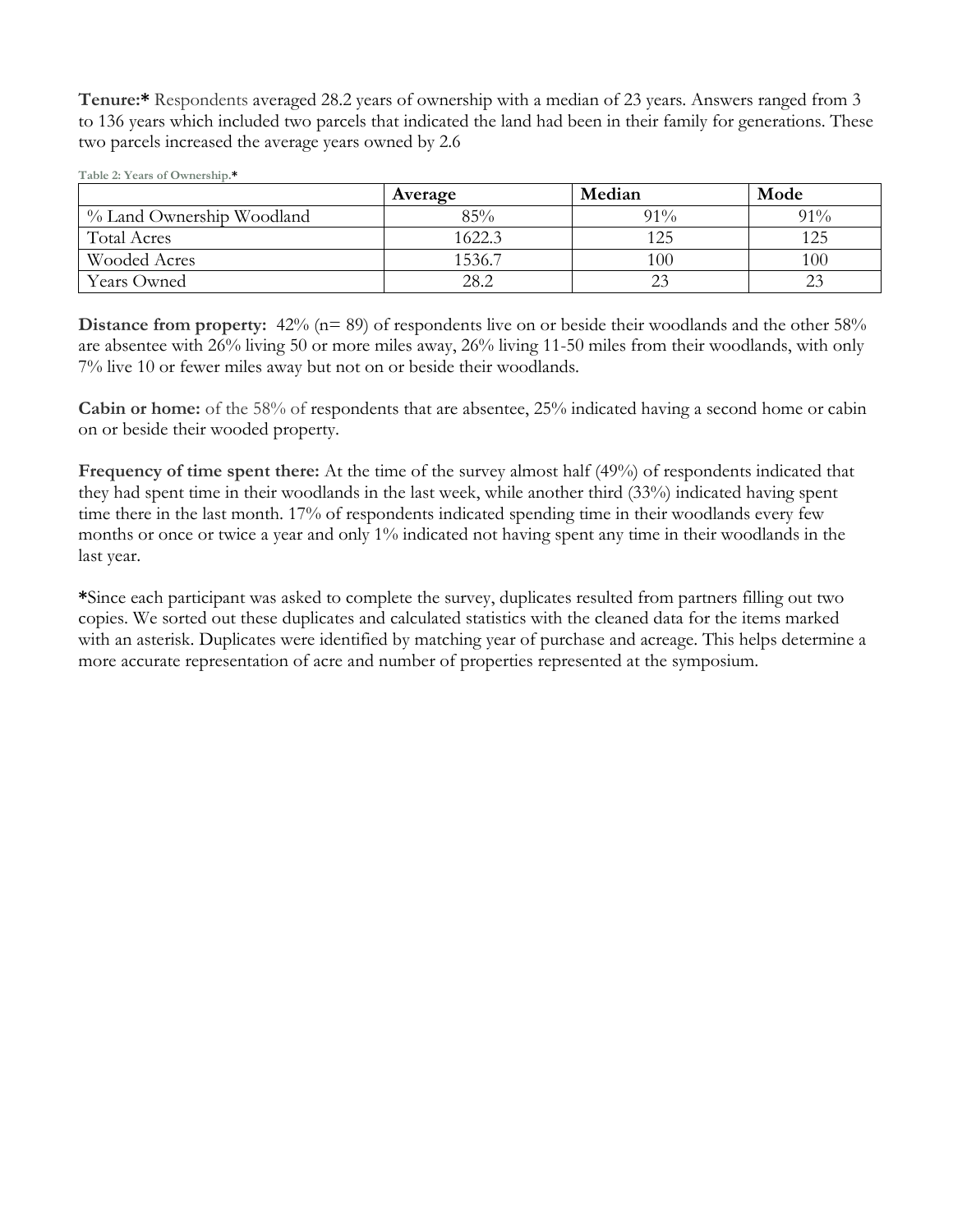



**Figure 5: Landowners were asked to indicate which activities they had carried out in the 10 years prior to the symposium. Bars indicate the number of individuals who carried out the activity and are labeled as a percentage of the individuals who answered the question.**

Landowners in attendance at the symposium indicated a fairly high level of engagement with their property having completed on average 6.7 activities in the past 10 years, including:

- Many landowners commonly engaged in activities to remove invasive plants, thin trees, plant trees, and cut firewood.
- Some landowners actively reduced the fuel load on their property, harvested timber, established trails, and focused on improving wildlife habitat.
- Fewer landowners yet did things like hunting, seeking certification for their forest products, and converting land to forest.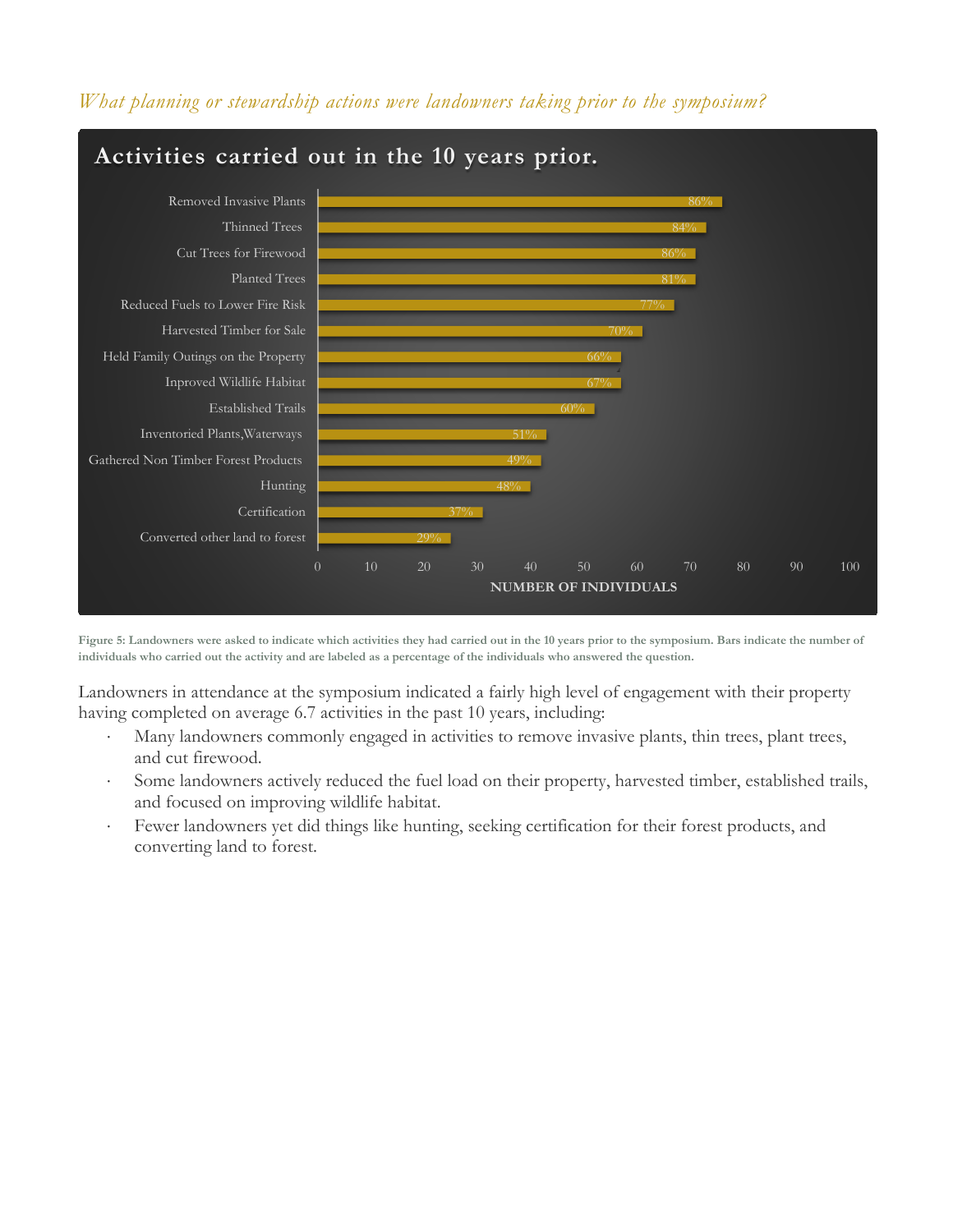*What actions were landowners taking related to cost-share programing prior to and following the symposium?*

- ⋅ 8% of those not previously engaged with EQIP are planning to enroll following the symposium.
- ⋅ 17% of those not previously engaged with ODF reported either planning (9%) on or have enrolled (8%) in the program since the tax symposium.

**Table 3: Participation in cost share programs. Participants were asked to indicate if they have participated in cost share, or tax incentive programming in the last ten years.**

| Government programs that provide cost-share or tax incentive | Yes         | N <sub>0</sub> |
|--------------------------------------------------------------|-------------|----------------|
| participation in the prior 10 years                          | Count, $\%$ | Count, $\%$    |
| <b>ODF</b> Stewardship Planning                              | $15, 19\%$  | $65,81\%$      |
| Other                                                        | $13, 22\%$  | 45, 78%        |
| NRCS EQIP                                                    | $12, 15\%$  | $66, 85\%$     |
| <b>USDA CRP</b>                                              | $9,12\%$    | $69,88\%$      |
| <b>NRCS WHIP</b>                                             | 5,6%        | 73, 94%        |



**Figure 6: Cost sharing actions taken as a result of the tax symposium.**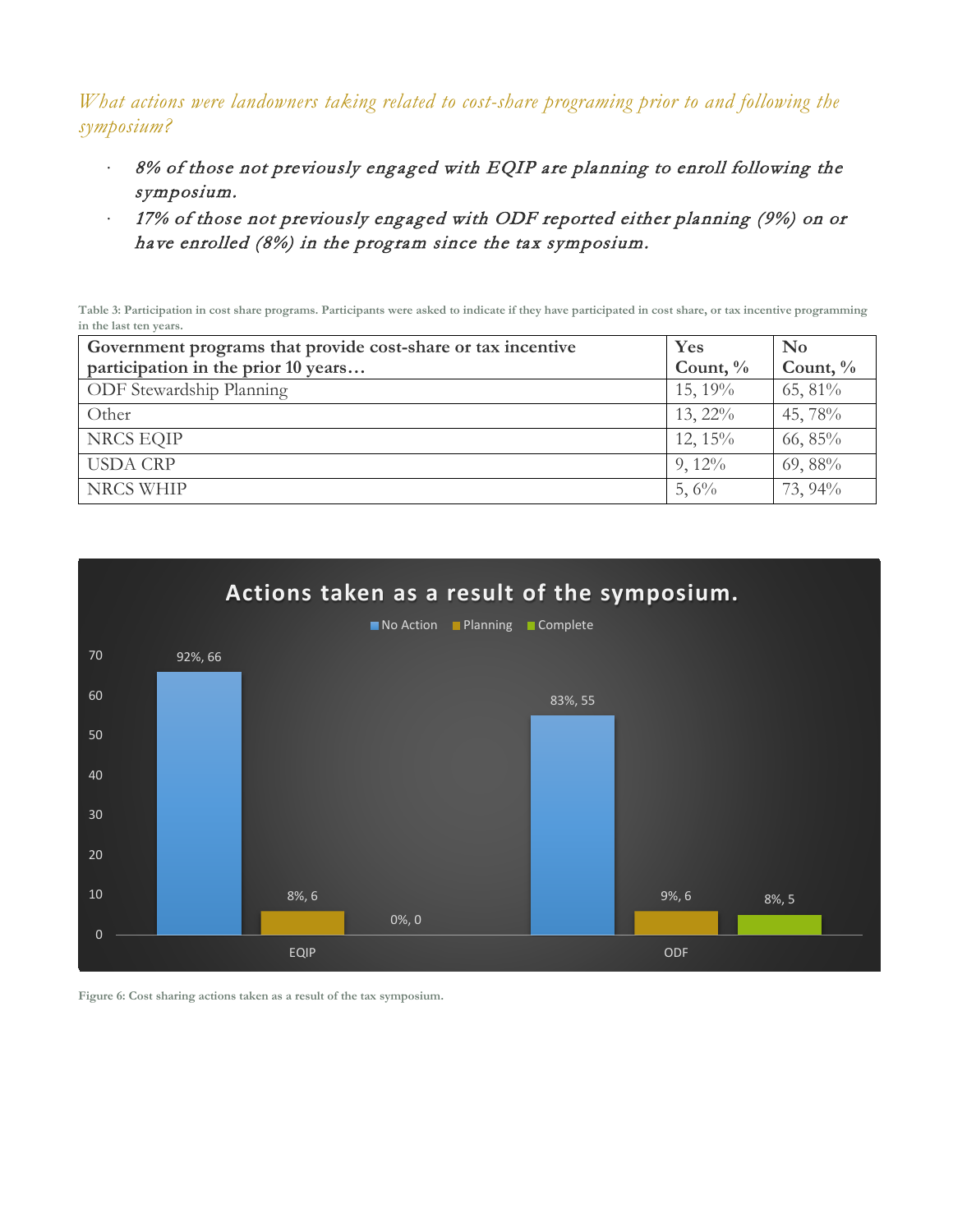**Table 4: Satisfaction with management activities taken prior to the symposium. Landowners were asked to indicate their level of satisfaction with the selected management practices on a scale ranging from very satisfied to very dissatisfied. Like ratings have been grouped together for ease of viewing.**

| Level of satisfaction with activities taken in | Satisfied   | Neutral     | <b>Dissatisfied</b> | Not Done    |
|------------------------------------------------|-------------|-------------|---------------------|-------------|
| prior 10 years                                 | Count, $\%$ | Count, $\%$ | Count, $\%$         | Count, $\%$ |
| Established basis for your woodlands           | 24, 35%     | 12, 18%     | $0,0\%$             | 32,47%      |
| Established a record keeping system            | 32,46%      | $15, 22\%$  | $1, 1\%$            | $21,30\%$   |
| Consulted a tax professional                   | $31,48\%$   | $6, 9\%$    | $1,2\%$             | $26,41\%$   |
| Discussed the property with an accountant      | $26, 28\%$  | $10, 15\%$  | $0, 0\%$            | 32,47%      |
| Walked the property with a forester            | $39,56\%$   | $6, 9\%$    | $0, 0\%$            | $25, 36\%$  |
| Established a management plan                  | $35,56\%$   | $6, 10\%$   | $1, 2\%$            | $21,33\%$   |
| Explored estate planning options               | 29,43%      | $17, 25\%$  | 3,4%                | 18, 27%     |
| Talked with heirs about future of the property | 32,49%      | $15, 23\%$  | $2, 3\%$            | $16, 25\%$  |
| Explored conservation easement options         | 7,9%        | 20, 25%     | 4,5%                | 48, $61\%$  |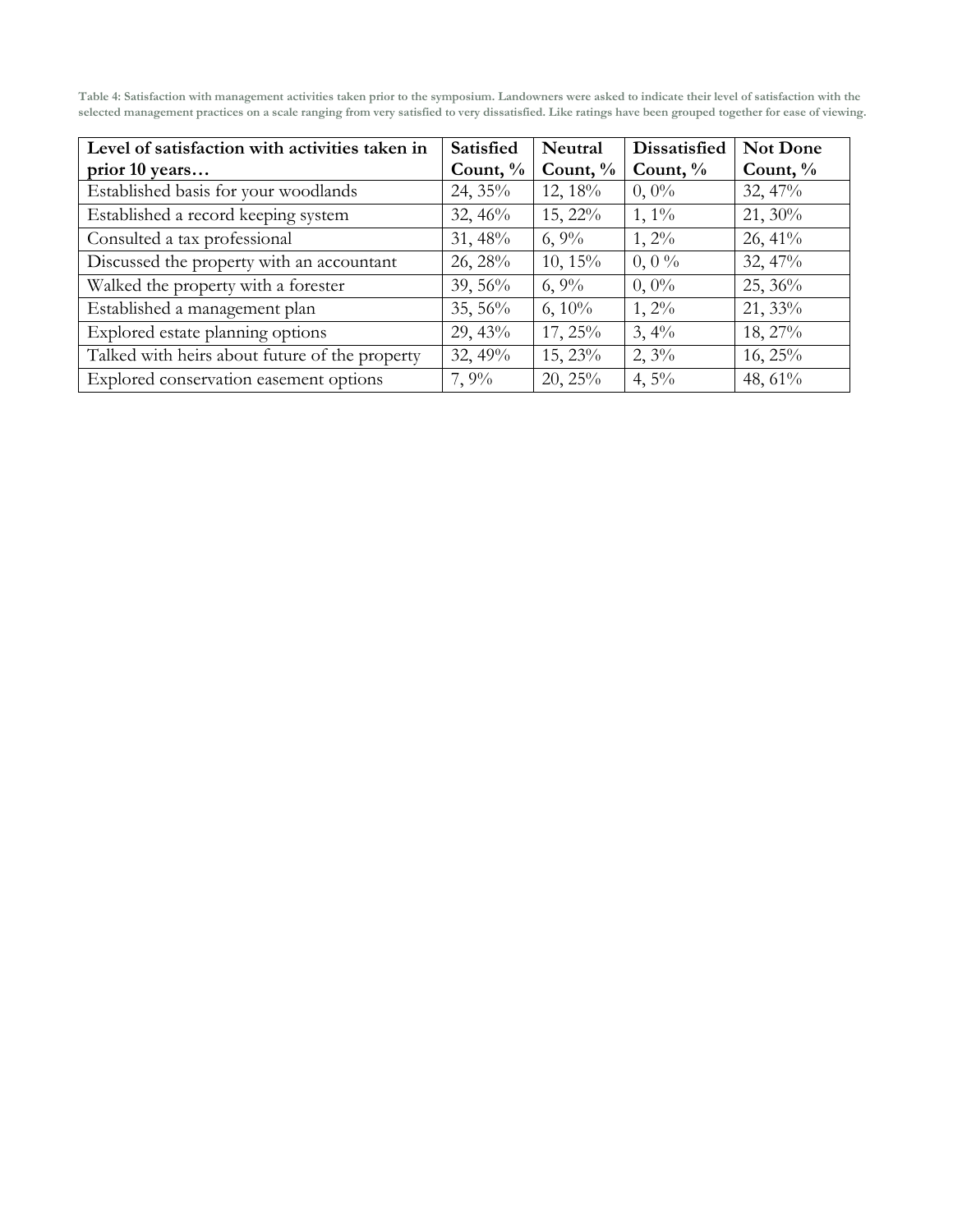# *What planning or stewardship actions are landowners taking following and as a result of the symposium?*

- 50-75% of those who previously not engaged in tax and business planning items are now taking action. Establishing basis for your woodlands, establishing a record keeping system, consulting a tax professional, and discussing the property with an accountant were the actions considered to be tax and business planning related. Prior to the tax symposium 25-50% of attendees had not engaged in these practices, of those 50-75% have either completed the action or are in the planning state and intend to complete it.
- Exploring conservation easements was the action least taken prior to the event, and had the lowest conversion to action following the event.
- Approximately half of the landowners who had taken action prior to the symposium were satisfied with their experience, with the exception of exploring estate planning options, establishing basis, discussing property with a consultant, and exploring conservation easement options in which owners were often indifferent and occasionally dissatisfied.



Figure 7: Actions reported as a result of attending the symposium. The white boxed number indicates the total number of respondents that had not explored each option prior to the symposium. The bars for each **category represent the percent of that total that indicated that stage of activity. For example of the 36 people who had not established basis, as a result of the symposium 44% still hadn't, 25% were planning to establish basis, and 31% had established basis.**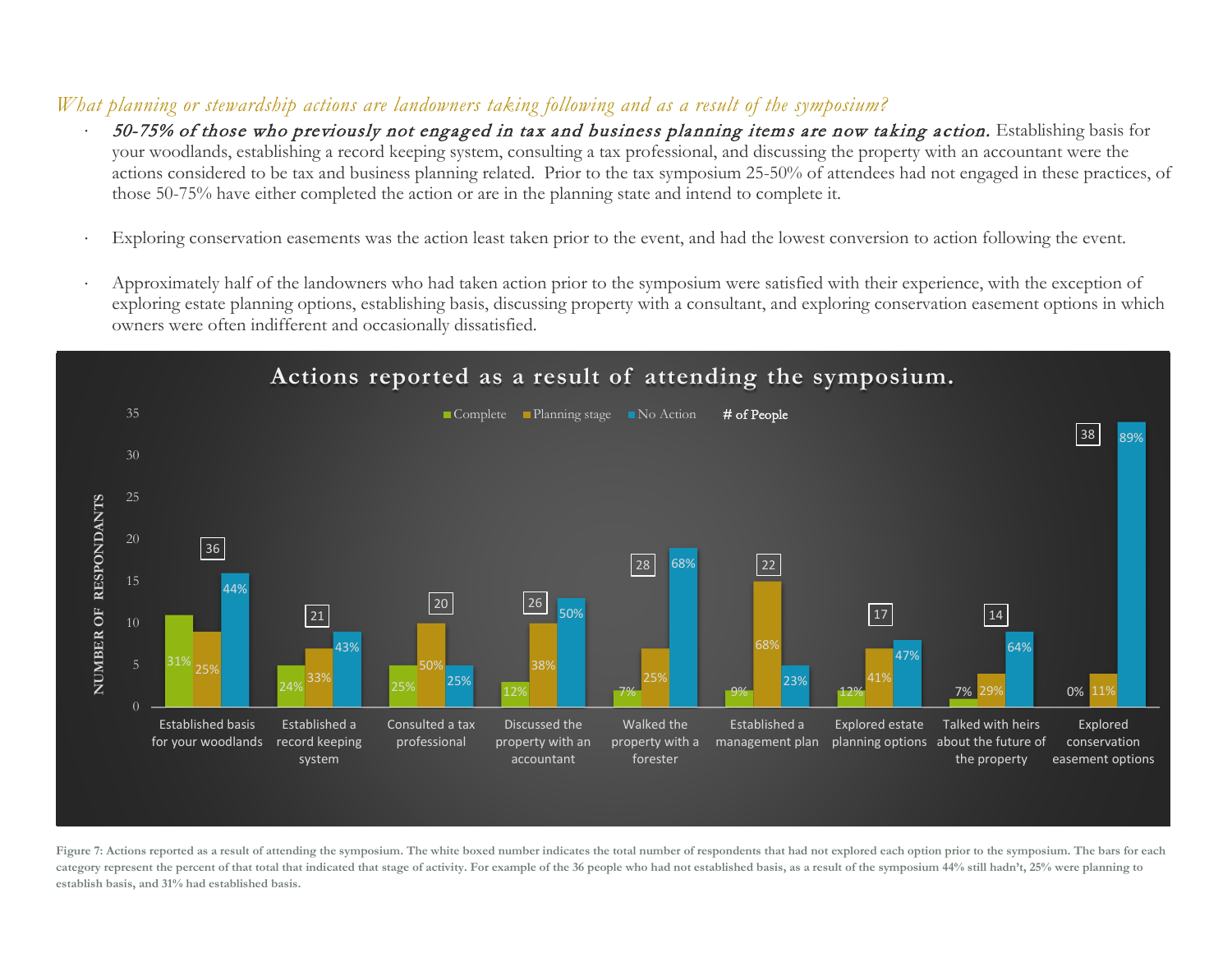### *What barriers did landowners face when implementing actions following the symposium?*



**Figure 8: Challenges to implementation. Landowners were asked to rank challenges faced while attempting to implement activities, or take steps toward implementation.**

### LANDOWNER EDUCATIONAL NEEDS

## *What outcomes can be expected from a program of this nature?*

80% of respondents agreed or strongly agreed they left the symposium with a greater commitment to stay more aware of tax information and also new ideas to help them in planning.

**Table 5: Outcomes. Participants were asked to rank their how they felt desired outcomes of the symposium were met on a scale of strongly agree to strongly disagree.**

|                                                                      | Agree-   |         | Disagree-       |
|----------------------------------------------------------------------|----------|---------|-----------------|
|                                                                      | Strongly |         | Strongly        |
| Outcome of the symposium                                             | Agree    | Neutral | <b>Disagree</b> |
| A greater commitment to stay more aware of tax information. $(n=99)$ | $84\%$   | $15\%$  | $1\%$           |
| New ideas to improve planning for my/our tax situation. $(n=98)$     | 79%      | 16%     | $1\%$           |
| New professional contacts. $(n=102)$                                 | 53%      | 35%     | $9\%$           |
| New contacts with landowners. $(n=104)$                              | 46%      | $42\%$  | $9\%$           |
| A feeling of inspiration. $(n=103)$                                  | 39%      | 48%     | $8\%$           |
| A feeling of reduced anxiety. $(n=103)$                              | 33%      | $52\%$  | $3\%$           |
| A feeling of empowerment. $(n=103)$                                  | $31\%$   | $51\%$  | $9\%$           |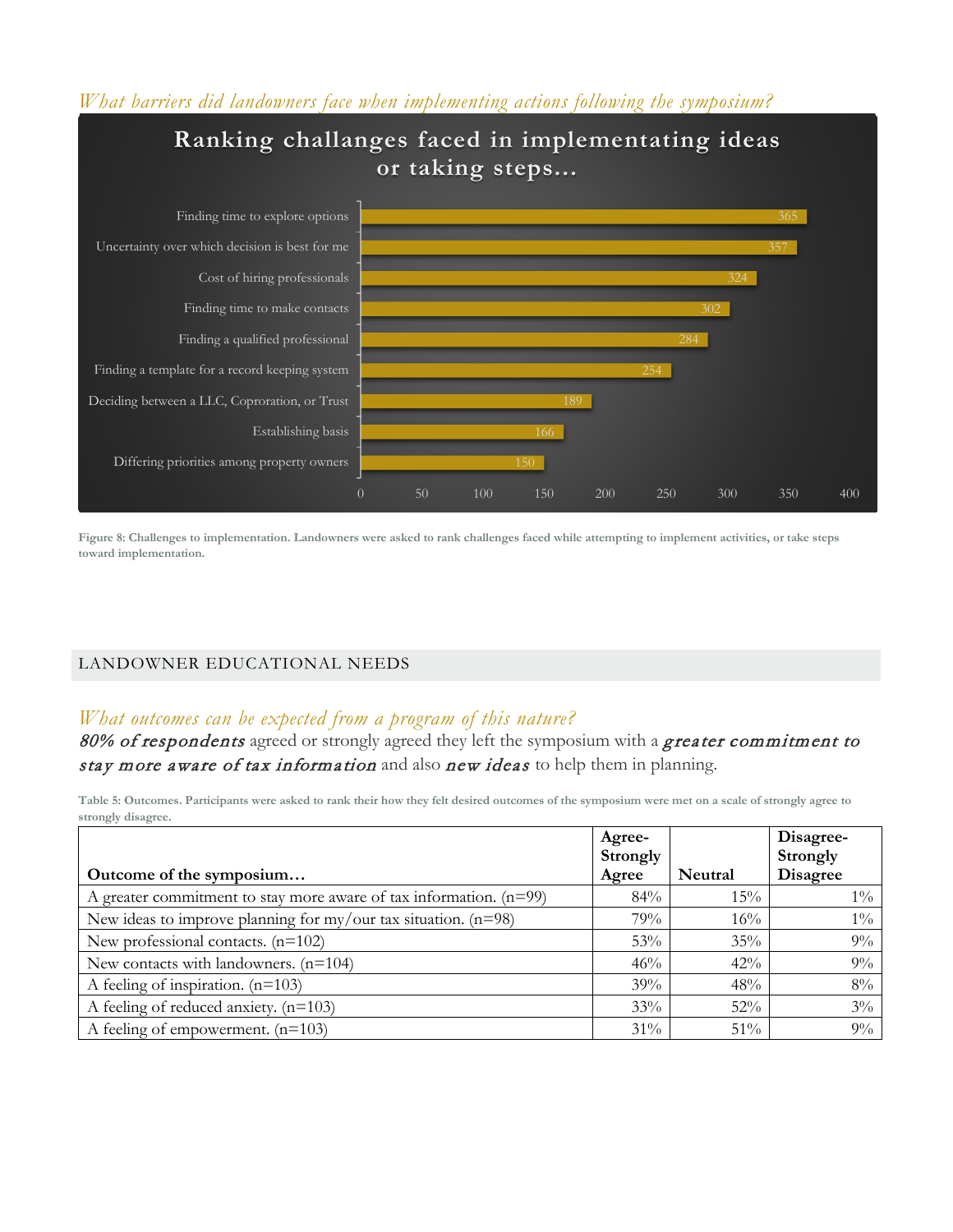# *What additional information and topics are landowners most interested in?*

**Table 6: Topics of interest to Landowners. Landowners were asked to rate how interested they were in select topics on a scale of strongly agree to strongly disagree.**

|                                                    | Agree-<br><b>Strongly</b> |         | Disagree-<br>Strongly |
|----------------------------------------------------|---------------------------|---------|-----------------------|
| Topic                                              | Agree                     | Neutral | <b>Disagree</b>       |
| Income taxes $(n=95)$                              | 86%                       | 14%     | $0\%$                 |
| Estate planning $(n=92)$                           | 80%                       | 14%     | $2\%$                 |
| Estate taxes $(n=91)$                              | 78%                       | 18%     | $2\%$                 |
| Forest product harvest taxes $(n=101)$             | 70%                       | 23%     | $6\%$                 |
| Business planning (n=99)                           | 68%                       | 26%     | $2\%$                 |
| Inter-generational succession planning (n=92)      | 67%                       | 27%     | $1\%$                 |
| Financial assistance/incentive programs (n=100)    | $67\%$                    | 24%     | $7\%$                 |
| Form of business (LLC, Corporation, Trusts) (n=95) | 57%                       | 32%     | $9\%$                 |
| Contracts with loggers, etc. $(n=93)$              | 43%                       | 44%     | $9\%$                 |
| Conservation easements $(n=95)^*$                  | 40%                       | 40%     | 18%                   |

\*Only topic of the list not mentioned in the write-in options for additional topics.

### **Conservation Topics**

- ⋅ Financial assistance programs (e.g., what is available, where to apply, considerations for each)
- Reforestation programs & logistics (e.g., how to do site prep, where to get trees and equipment)
- Wildlife Habitat Conservation and Management Program (e.g., general actions to improve wildlife habitat)
- Contracts with loggers (e.g., how to know if the contract is fair, prices are fair)
- ⋅ Landowner cooperative (e.g., interest in seeing where and how to share equipment)
- Permitting for activities (i.e. township, county, state, federal, archeology)
- ⋅ DIY vs Hiring (e.g., what options are available, what to consider)

### **Planning Topics**

In addition to those already listed in the table, people specifically asked about how to deal with more descendants getting added with each generation and how to account for that in your planning.

### **Business & Tax Topics**

- ⋅ Appraisals & Valuation
- ⋅ Forest Tax Deferral
- Tax Form Filing (Schedule F, C, Form T Forest Activities, Harvest Tax, Fire taxes...)
- Finding tax consultants & accountants specific ask for names of consultants.
- Theft prevention & insurance or forest land/timber
- Buying & Selling land (i.e. how to go about the process, tax implications)
- ⋅ Selling timber/marketing
- Impacts of regulation/changes/proposed changes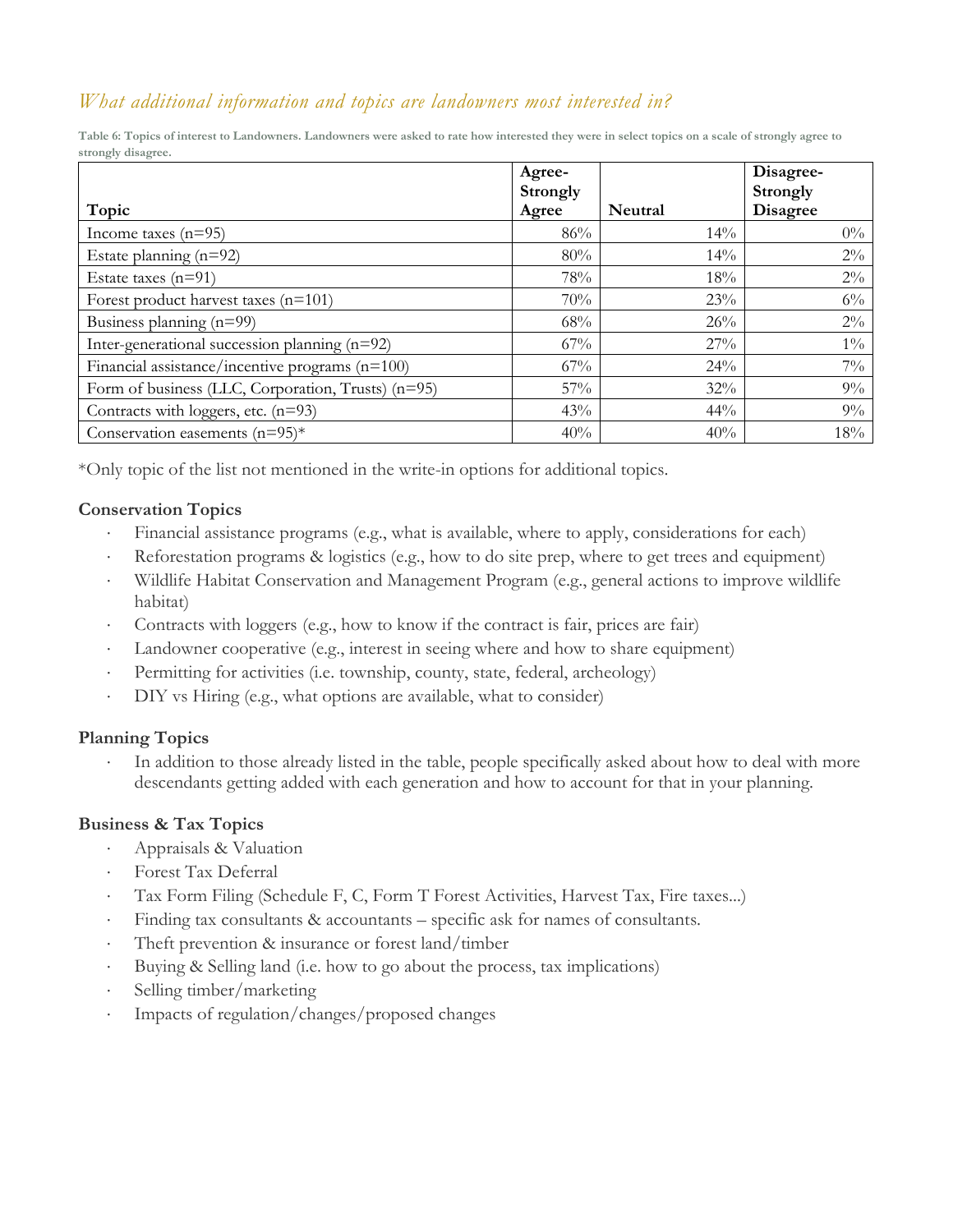### **Participants found it very desirable to:**

- ⋅ 76% Be confident in how to account for the land practices on my taxes.
- 72% Have a clearly articulated a vision for my property in the future.
- ⋅ 65% Have an accountant familiar with forest land issues.
- ⋅ 65% Have an organized record keeping system.
- ⋅ 62% Have a plan in place for heirs to work from if something should happened to me.
- 55% Locating planning information, resources, and tools for private landowners.
- ⋅ 49% Seeing my land as a business.

**Next 5 year actions:** Participants indicated in the next 5 years they were quite a bit to a lot likely to take the following actions ( $n=$  total number of question respondents):

- ⋅ 81% Attend additional workshops or conferences (n=58)
- $62\%$  Engage family or heirs in planning (n=55)
- ⋅ 50% Seek professional assistance for planning (n=58)
- $45\%$  Explore planning options (n=55)
- $40\%$  Share ideas with other owners (n=57)
- ⋅ 30% Join a landowner organization (n=61) many responders selected "NA" for this action and a few commented that they already are a member. With the data we can't discern the difference between those that aren't likely because they already area member and those that don't feel it is a relevant option for them.
- Over 80% of respondents selected symposia or conferences, local workshops, and publication as the methods they agreed or strongly agreed are their preferred method to learn.

**Table 7: Preferred Learning Opportunities. Landowners were asked to rate their preferred avenues for education on a scale of strongly agree to strongly disagree.**

| <b>Educational Opportunity</b>   | Agree-<br><b>Strongly</b><br>Agree | Neutral | Disagree-<br><b>Strongly</b><br><b>Disagree</b> |
|----------------------------------|------------------------------------|---------|-------------------------------------------------|
| Symposia or conferences $(n=96)$ | 88%                                | 10%     | $1\%$                                           |
| Local workshops $(n=92)$         | 85%                                | $10\%$  | $4\%$                                           |
| Publications $(n=95)$            | 84%                                | $7\%$   | $6\%$                                           |
| Websites $(n=92)$                | 56%                                | 29%     | 14%                                             |
| Pro Fairs $(n=96)$               | 38%                                | 44%     | 15%                                             |
| Online videos $(n=90)$           | 31%                                | 47%     | 20%                                             |

\*The remaining percentage to total 100% fell into the "not applicable" category.